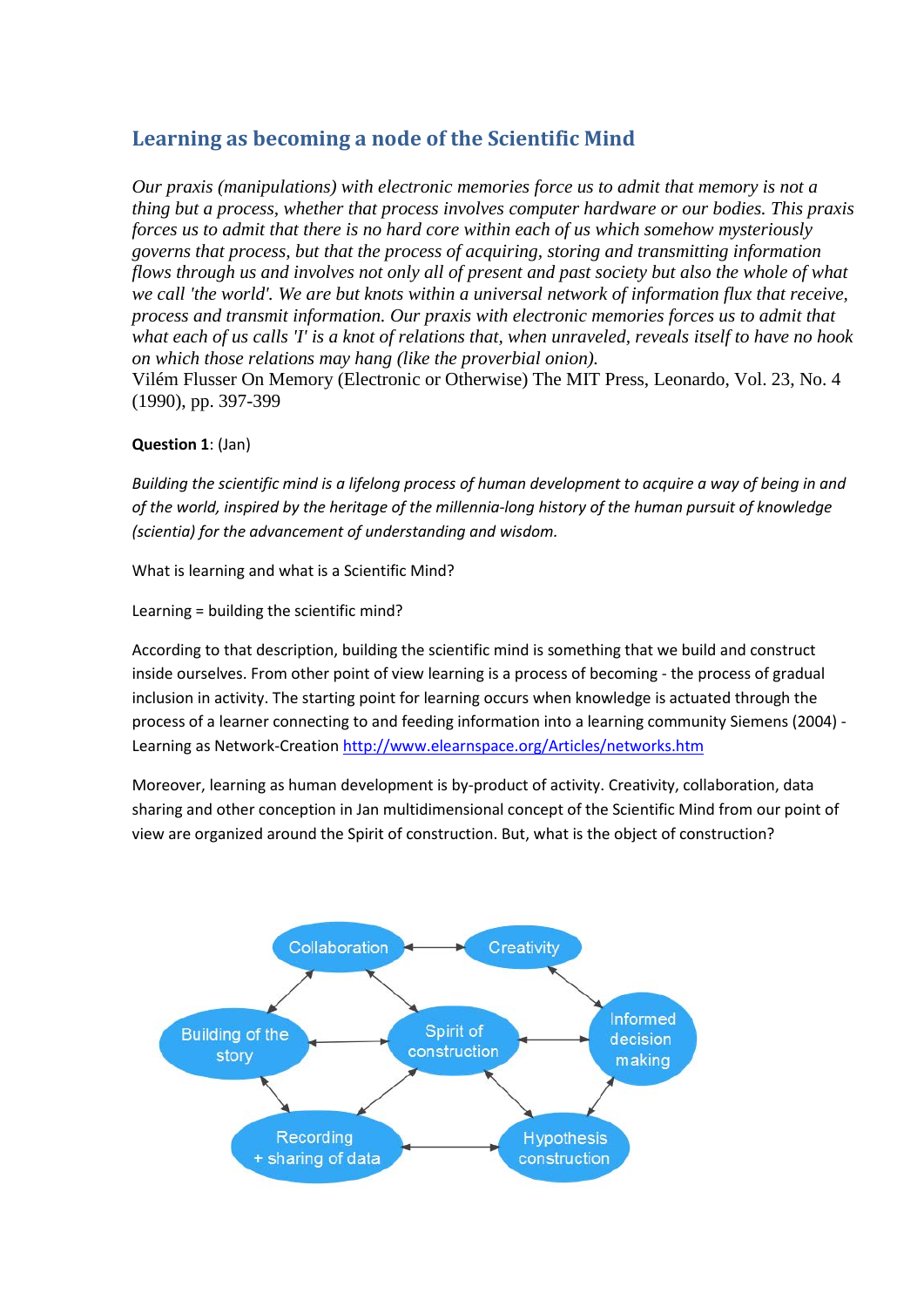The relationship and connections between people is always mediated by the objects that are created by people. As an example - we create new outcomes as a reaction to the objects created by Jan and Lya.



The fact that the creation of objects takes place in an electronic environment allows us to observe the activity and see how people are gradually becoming more and more important nodes of this activity.

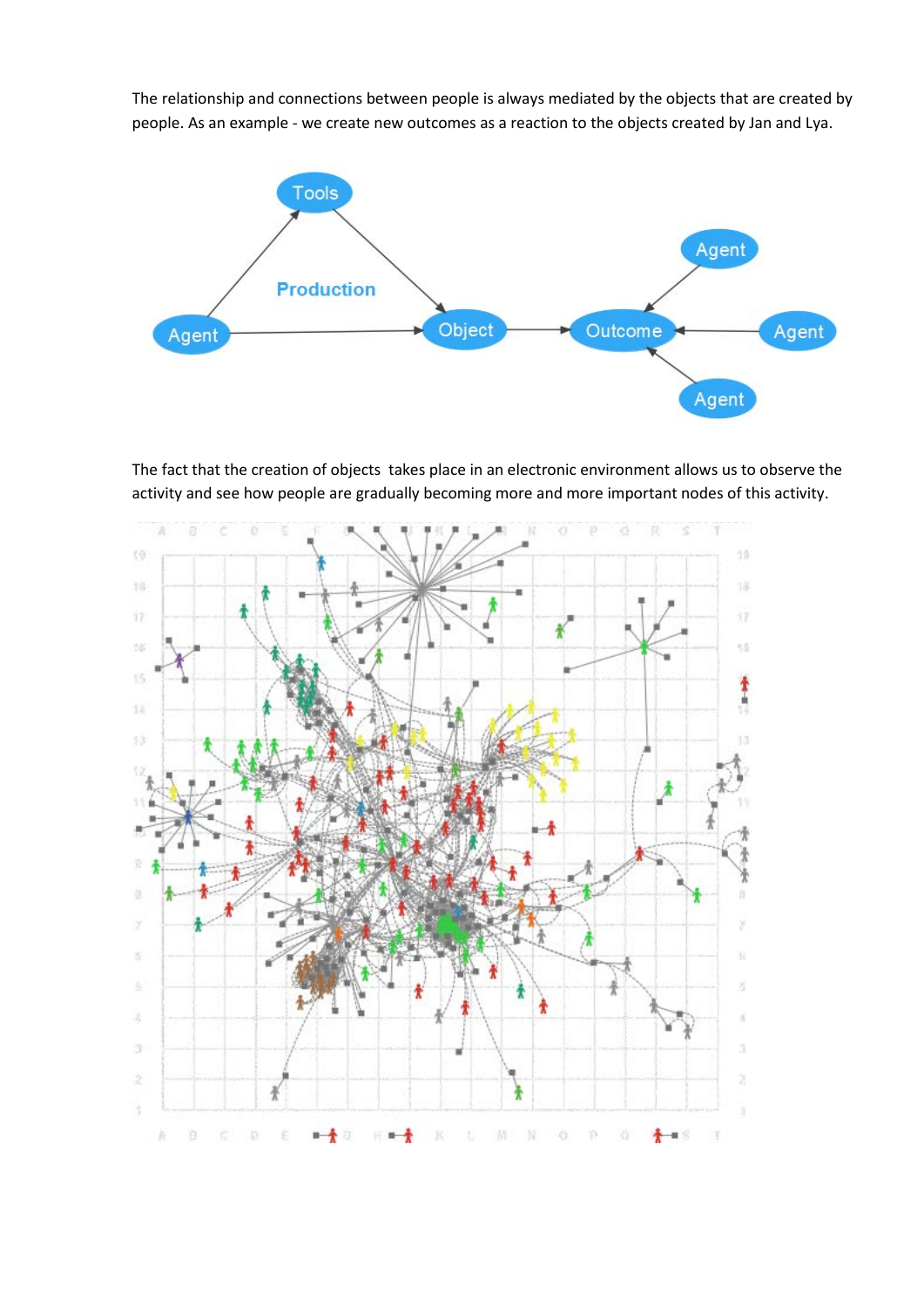### **Question 2**: (Lya)

*In building the scientific mind as defined I wonder what the influence is of the many visual images in the media. To what extent can these enhance or distract from meaningful and active learning? Using narratives and metaphors seems easier than using visual imagery. What's your experience?*

The leading idea of our concept is the following: the collaborative network activity and the network cooperation of the learning agents are aimed at the creation of various types of learning products which in general could be marked by a widely recognized term "digital story". The digital story and the constituent elements of it could be used by other participants of the collaborative activity in creation of new stories. The role of narration and the meaning of the practice of narration for various fields of activity were stressed by J.S. Bruner (Bruner 2003 - *Making stories: law, literature, life*). When the computer technologies started to be used the variety of forms for creation of digital stories emerged (digital storytelling). Modern research (Gee 2007 - *What video games have to teach us about learning and literacy*; Grobstein 2005 - *Revisiting science in culture: Science as storytelling and story revisiting*) allowed to widen our understanding of the variety of the modern digital story modifications. In the frame of the given research the term "digital story" comprises the variety of forms of narrative texts creation which are worked out within the computer environment (hypertexts, articles in electronic encyclopedias, video-topics, games, simulation models, mental maps etc.).

The analysis of the activity of each participant inside the acting community allows to link the act of activity and the development of one participant with the development of the whole community. In order to investigate the links between the agents and the objects of the network activity within the framework of the given research special tools for visualization of links between the authors and the pages were developed which represent the relations between actors in the form of a network, the units of which are the pages and the participants creating these pages. The network environment in which the modern collaborative activity is carried out allows to follow the links which occur between the agents and objects of activity. As a rule modern socio-technical systems in which the collaborative activity is carried out, store the full history of all activities.

In general terms, this history can be presented as a record of a chess or go game, consisting of many moves.

With the help of models and maps we can analyze individual moves and the overall situation in the field of collaborative activities.

We can find the key players and stable groups.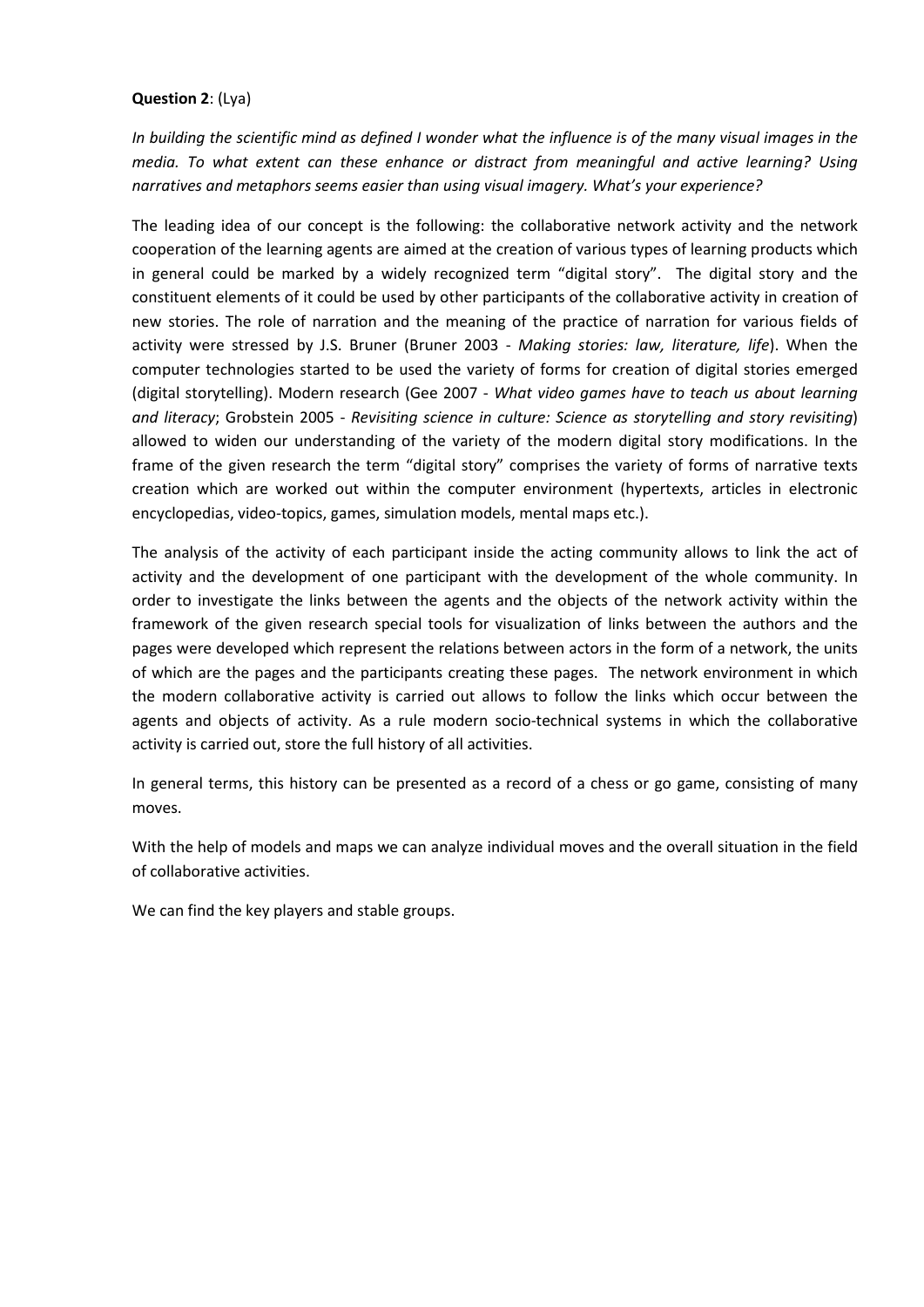

We may suddenly find that the maximum clique included only women who live in the same city.



And most importantly in this story is that it is based on real events, real actions of participants.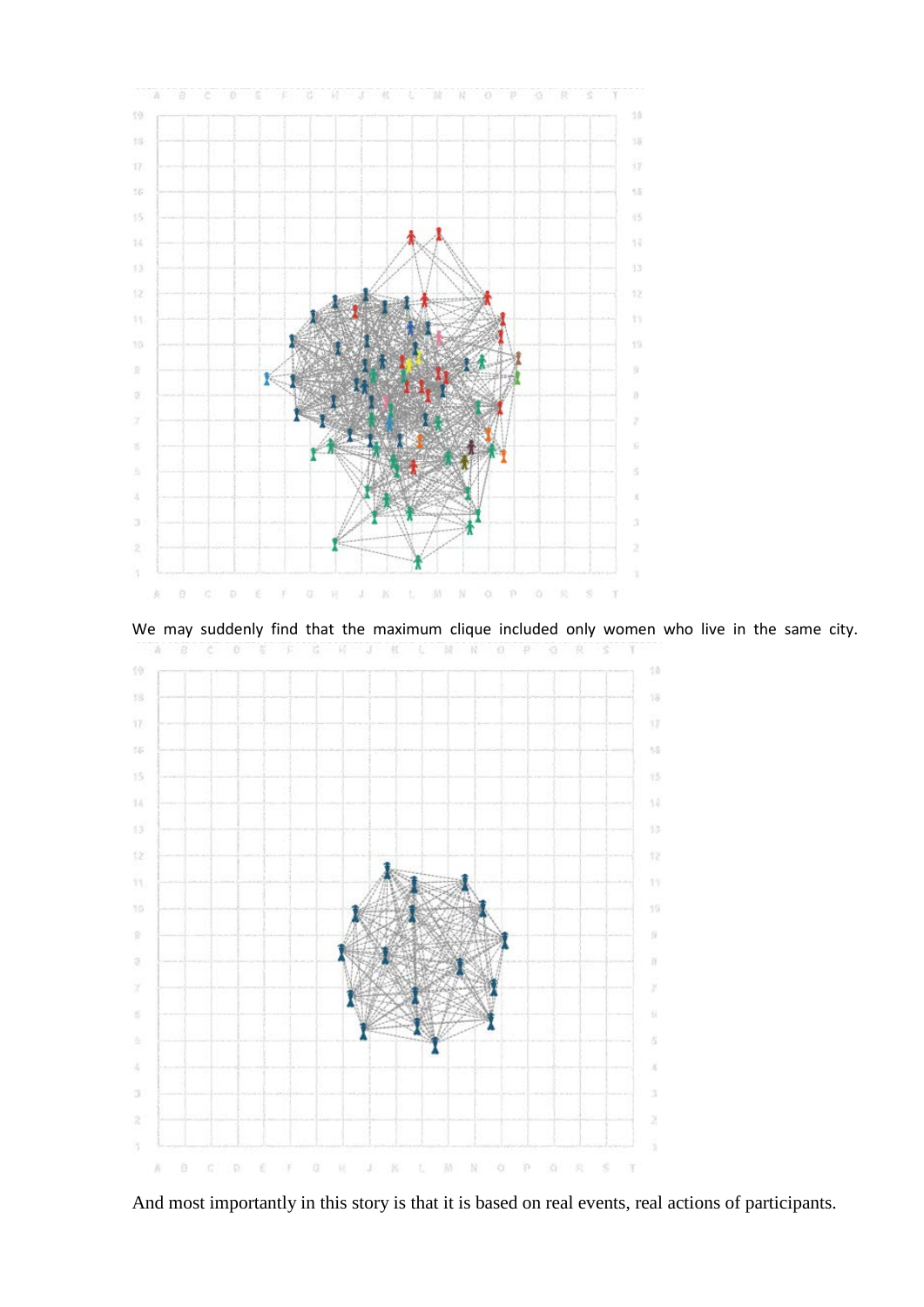## **Question 3:**

*"Since wars begin in the minds of men, it is in the minds of men that the defenses of peace must be constructed'.* 

"Wars begin in the minds of men" Does it mean that wars don't begin in the minds of women? Does it mean that collective minds of women and men are not the same?

It is a hypothesis. And this hypothesis we can not only discuss, but also to check.



## **Men's mind**